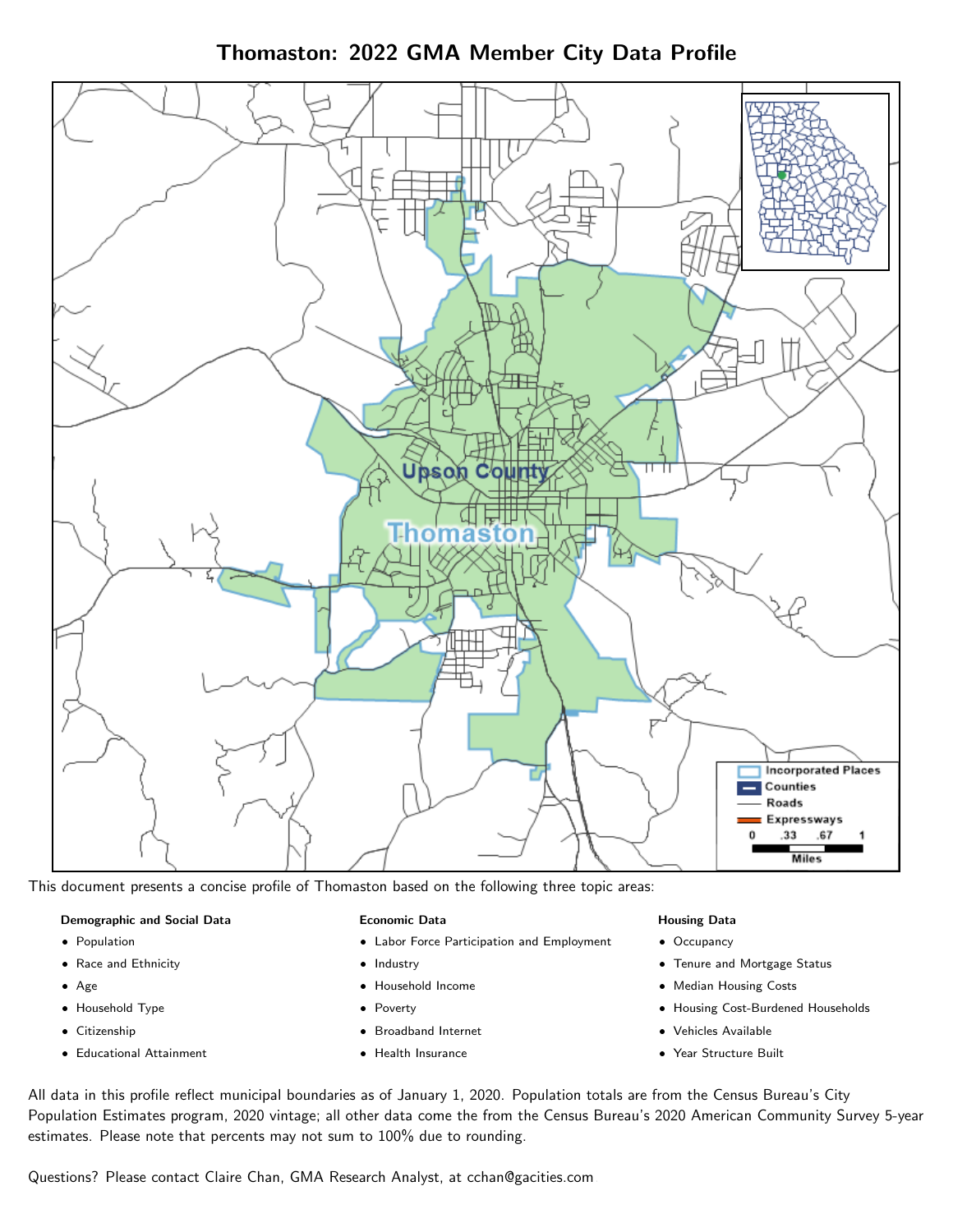# Thomaston: Demographic and Social



Age 0% 2% 4% 6% Male <u>Communication</u> Female 6% 4% 2% 85 and over 80-84 75-79 70-74 65-69 60-64 55-59 50-54 45-49 40-44 35-39 30-34 25-29 20-24 15-19  $10-14$ 5-9 Under 5

**Citizenship** 



Source: American Community Survey, 2020 5-year estimates, table B05002 Source: American Community Survey, 2020 5-year estimates, table B15002

# Race and Ethnicity



Source: U.S. Census Bureau, City Population Estimates, 2020 vintage Source: American Community Survey, 2020 5-year estimates, table B03002

# Household Type



Source: American Community Survey, 2020 5-year estimates, table B01001 Source: American Community Survey, 2020 5-year estimates, table B11001

#### Educational Attainment



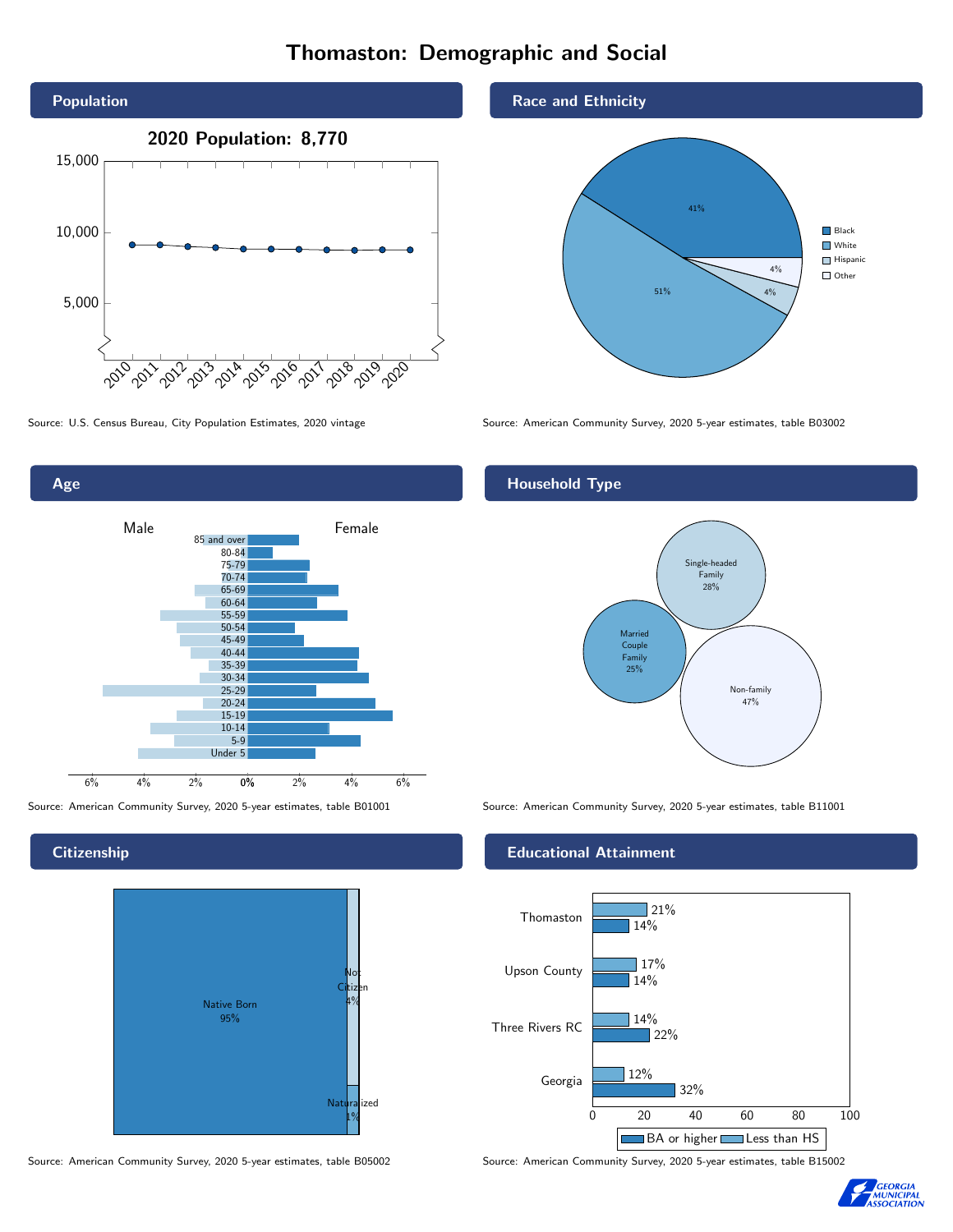# Thomaston: Economic



Source: American Community Survey, 2020 5-year estimates, table B23001 Note: Unemployment rate is based upon the civilian labor force.

### Industry

| Agriculture, forestry, fishing and hunting, and mining      | $1\%$ |
|-------------------------------------------------------------|-------|
| Construction                                                | 4%    |
| Manufacturing                                               | 25%   |
| <b>Wholesale Trade</b>                                      | 2%    |
| Retail Trade                                                | 9%    |
| Transportation and warehousing, and utilities               | 2%    |
| Information                                                 | $1\%$ |
| Finance and insurance, real estate, rental, leasing         | 3%    |
| Professional, scientific, mgt, administrative, waste mgt    | $1\%$ |
| Educational services, and health care and social assistance | 30%   |
| Arts, entertainment, recreation, accommodation, food        | $7\%$ |
| service                                                     |       |
| Other services, except public administration                | 3%    |
| Public administration                                       | 12%   |

Source: American Community Survey, 2020 5-year estimates, table C24030



Source: American Community Survey, 2020 5-year estimates, tables B19013 and B19025 Source: American Community Survey, 2020 5-year estimates, table B17010



#### Poverty



### Health Insurance



Source: American Community Survey, 2020 5-year estimates, table B28002 Source: American Community Survey, 2020 5-year estimates, table B18135